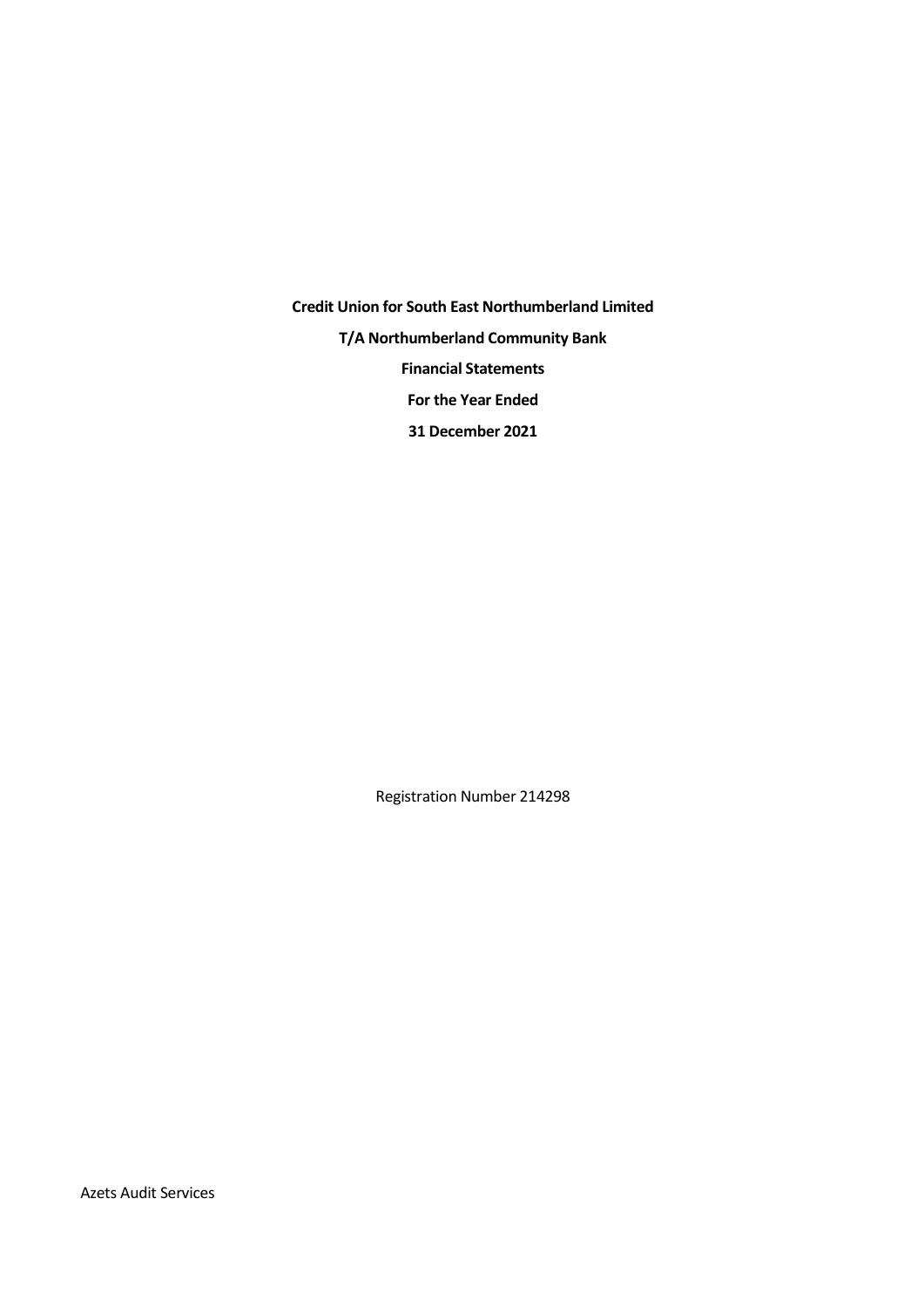## **CREDIT UNION FOR SOUTH EAST NORTHUMBERLAND LIMITED T/A NORTHUMBERLAND COMMUNITY BANK MANAGEMENT COMMITTEE REPORT TO THE MEMBERS FOR THE YEAR ENDED 31 DECEMBER 2021**

## **ACCOUNTING PERIOD**

The Financial Statements cover the period 1 January 2021 to 31 December 2021.

### **RESPONSIBILITY OF MANAGEMENT COMMITTEE**

The Rules of the Credit Union and Credit Union Regulations require the Committee of Management to prepare Financial Statements for each accounting period, which give a true and fair view of the state of affairs of the Credit Union and of the surplus or deficit of income over expenditure for the period covered by the Financial Statements. In preparing those Statements, the Committee of Management are required to:-

- select suitable accounting policies and apply them consistently;
- make judgements and estimates that are reasonable and prudent;
- state whether applicable accounting standards have been followed, subject to any material departures, disclosed and explained in the Financial Statements;
- prepare the Financial Statements on the going-concern basis unless it is inappropriate to presume that the Credit Union will continue in business.

The Committee of Management is also responsible for:-

- keeping proper accounting records, (in accordance with the requirements of section 1(1)(a) FIPSA), which disclose with reasonable accuracy at any time the financial position of the Credit Union and to enable them to ensure that the Financial Statements comply with the legislation;
- ensuring that a satisfactory system of control is maintained over the transactions of the Credit Union in accordance with section (1)(b) FIPSA; and
- safeguarding the assets of the Credit Union and hence taking reasonable steps for the prevention of fraud and other irregularities.

### **FINANCIAL RESULTS**

The net profit for the accounting period was £3,474 (2020 : £28,851 loss). The Committee of Management recommends:

- a transfer to General Reserve of £3,474 (2020 : £28,851 from General Reserve)
- a transfer to Lloyds Foundation Credit Union Reserve of £0 (2020 : £0)
- there is no dividend proposed for the year (2020 : £0)

#### **SHARES**

At the year end the adult shares were £947,784 (2020 : £768,033) and the junior shares were £10,827 (2020 : £14,752).

### **LOANS**

At the year end there were loans of £667,844 (2020 : £638,942) outstanding of which general loans were £667,844 (2020 : £638,942); Repossession Fund loans were £0 (2020 : £0).

### **AUDITORS**

A resolution to re-appoint the Auditors, Azets Audit Services, will be proposed at the Annual General Meeting, under the provisions of Rule 95(e).

By Order of the Committee of Management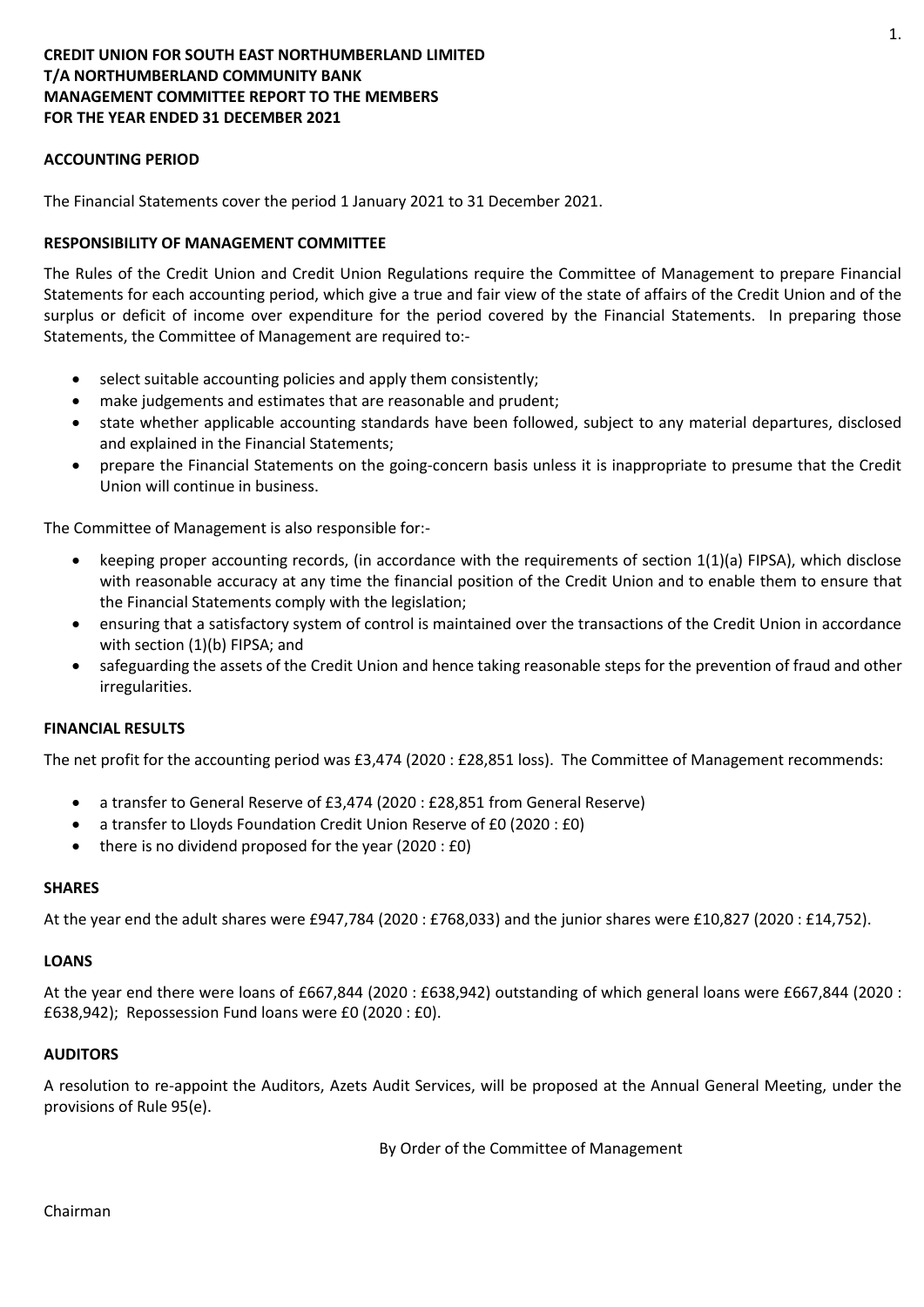## **INDEPENDENT AUDITORS' REPORT TO THE MEMBERS OF CREDIT UNION FOR SOUTH EAST NORTHUMBERLAND LIMITED T/A NORTHUMBERLAND COMMUNITY BANK YEAR ENDED 31 DECEMBER 2021**

### **OPINION ON FINANCIAL STATEMENTS**

We have audited the financial statements of Credit Union for South East Northumberland Limited T/A Northumberland Community Bank, for the year ended 31 December 2021 set out on pages 5 to 9, which comprise the Income and Expenditure Account, the Balance Sheet and the related notes. The financial reporting framework that has been applied in their preparation is applicable law and United Kingdom Accounting Standards, including FRS 102 The Financial Reporting Standard application in the UK and Republic of Ireland (United Kingdom Generally Accepted Accounting Practice).

In our opinion the financial statements:

- give a true and fair view of the state of the credit union's affairs as at 31 December 2021 and of its income and expenditure for the year then ended; and
- have been properly prepared in accordance with United Kingdom Generally Accepted Accounting Practice, and with the Co-operative and Community Benefit Societies Act 2014.

#### **BASIS FOR OPINION**

We conducted our audit in accordance with International Standards on Auditing (UK) (ISA's (UK)) and applicable law. Our responsibilities under those standards are further described in the Auditor's responsibilities for the audit of the financial statements section of our report. We are independent of the credit union in accordance with the ethical requirements that are relevant to our audit of the financial statements in the UK, including the FRC's Ethical Standard, and the provisions available for small entities, in the circumstances set out in note 2.1 to the financial statements, and we have fulfilled our other ethical responsibilities in accordance with those requirements. We believe that the audit evidence we have obtained is sufficient and appropriate to provide a basis for our opinion.

#### **CONCLUSIONS RELATING TO GOING CONCERN**

In auditing the financial statements, we have concluded that the committee of management's use of the going concern basis of accounting in the preparation of the financial statements is appropriate.

Based on the work we have performed, we have not identified any material uncertainties relating to events or conditions that, individually or collectively, may cast significant doubt on the credit union's ability to continue as a going concern for a period of at least twelve months from when the financial statements are authorised for issue.

Our responsibilities and the responsibilities of the committee of management with respect to going concern are described in the relevant sections of this report.

#### **OTHER INFORMATION**

The other information comprises the information included in the annual report, other than financial statements and our auditor's report thereon. The committee of management are responsible for the other information. Our opinion on the financial statements does not cover the other information and, except to the extent otherwise explicitly stated in our report, we do not express any form of assurance conclusion thereon. In connection with our audit of the financial statements, our responsibility is to read the other information and, in doing so, consider whether the other information is materially inconsistent with the financial statements or our knowledge obtained in the audit or otherwise appears to be materially misstated. If we identify such material inconsistencies or apparent material misstatements, we are required to determine whether there is a material misstatement in the financial statements or a material misstatement of the other information. If, based on the work we have performed, we conclude that there is a material misstatement of this other information, we are required to report that fact.

We have nothing to report in this regard.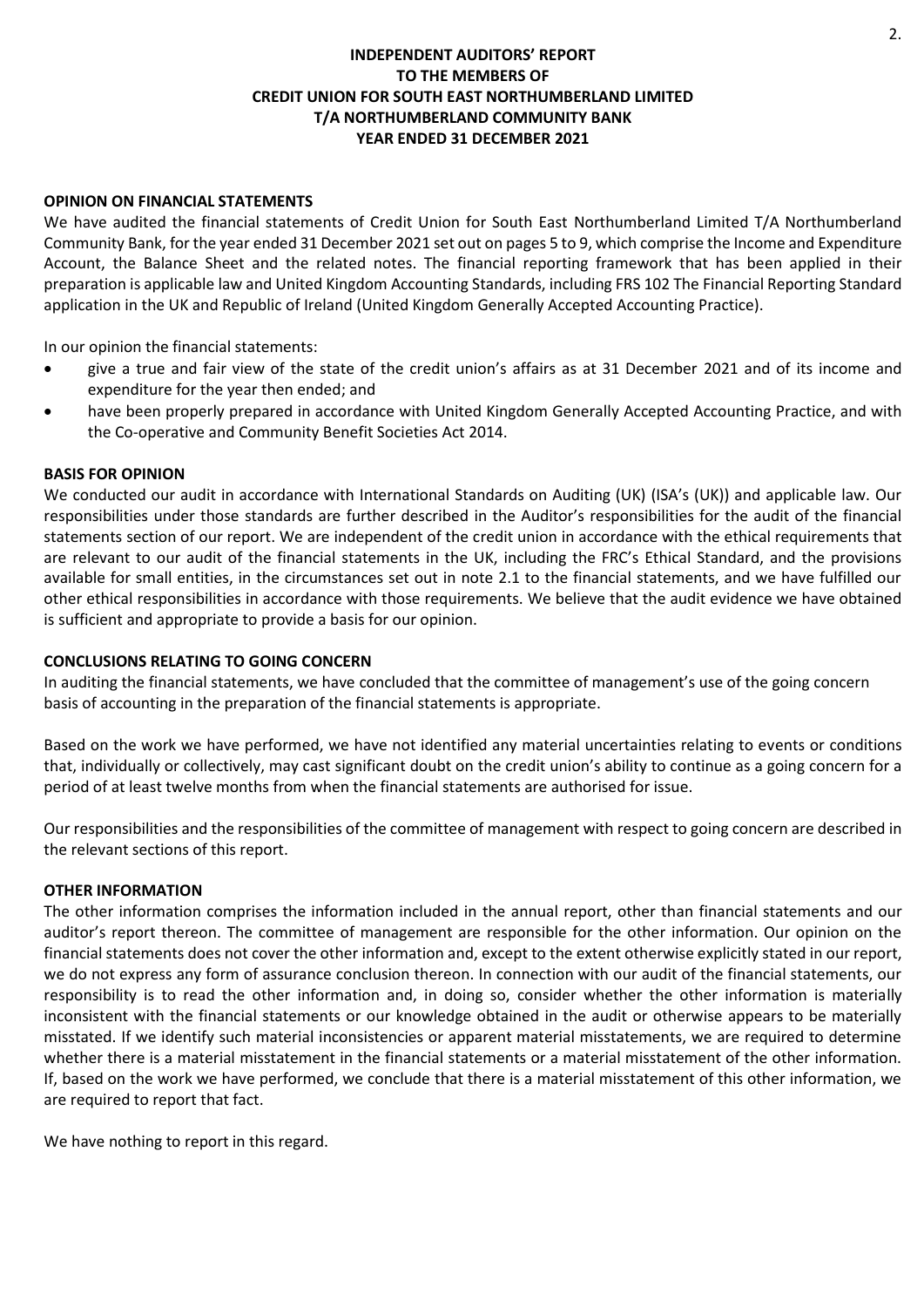## **INDEPENDENT AUDITORS' REPORT TO THE MEMBERS OF CREDIT UNION FOR SOUTH EAST NORTHUMBERLAND LIMITED T/A NORTHUMBERLAND COMMUNITY BANK YEAR ENDED 31 DECEMBER 2021**

## **OPINIONS ON OTHER MATTERS PRESCRIBED BY THE COMPANIES ACT 2006**

In our opinion based on the work undertaken in the course of our audit:

- the information given in the management committee report for the financial year for which the financial statements are prepared is consistent with the financial statements; and
- the management committee report has been prepared in accordance with applicable legal requirements.

## **MATTERS ON WHICH WE ARE REQUIRED TO REPORT BY EXCEPTION**

In the light of the knowledge and understanding of the credit union and its environment obtained in the course of the audit, we have not identified material misstatements in the committee of management report.

We have nothing to report in respect of the following matters where the Co-operative and Community Benefit Societies Act 2014 require us to report to you if, in our opinion:

- the credit union has not kept proper books of account, and not maintained a satisfactory system of control over its transactions, in accordance with the requirements of the legislation;
- the revenue account, any other accounts to which our report relates, and the balance sheet are not in agreement with the credit union's books of account; or
- we have not obtained all the information and explanations necessary for the purposes of our audit.

## **RESPONSIBILITIES OF COMMITTEE OF MANAGEMENT**

As explained more fully in the committee of management's responsibilities statement set out on page 1, the committee of management are responsible for the preparation of the financial statements and for being satisfied that they give a true and fair view, and for such internal control as the committee of management determine is necessary to enable the preparation of financial statements that are free from material misstatement, whether due to fraud or error.

In preparing the financial statements, the committee of management are responsible for assessing the credit union's ability to continue as a going concern, disclosing, as applicable, matters related to going concern and using the going concern basis of accounting unless the committee of management either intend to liquidate the credit union or to cease operations, or have no realistic alternative but to do so.

## **AUDITOR'S RESPONSIBILITIES FOR THE AUDIT OF THE FINANCIAL STATEMENTS**

Our objectives are to obtain reasonable assurance about whether the financial statements as a whole are free from material misstatement, whether due to fraud or error, and to issue an auditor's report that includes our opinion. Reasonable assurance is a high level of assurance, but is not a guarantee that an audit conducted in accordance with ISA's (UK) will always detect a material misstatement when it exists. Misstatements can arise from fraud or error and are considered material if, individually or in the aggregate, they could reasonably be expected to influence the economic decisions of users taken on the basis of these financial statements.

A further description of our responsibilities for the audit of the financial statements is located on the Financial Reporting Council's website at https://www.frc.org.uk. This description forms part of our audit report.

## **EXTENT TO WHICH THE AUDIT WAS CONSIDERED CAPABLE OF DETECTING IRREGULARITIES, INCLUDING FRAUD**

Irregularities, including fraud are instances of non-compliance with laws and regulations. We design procedures in line with our responsibilities, outlined above and on the Financial Reporting Council's website to detect material misstatements in respect of irregularities, including fraud.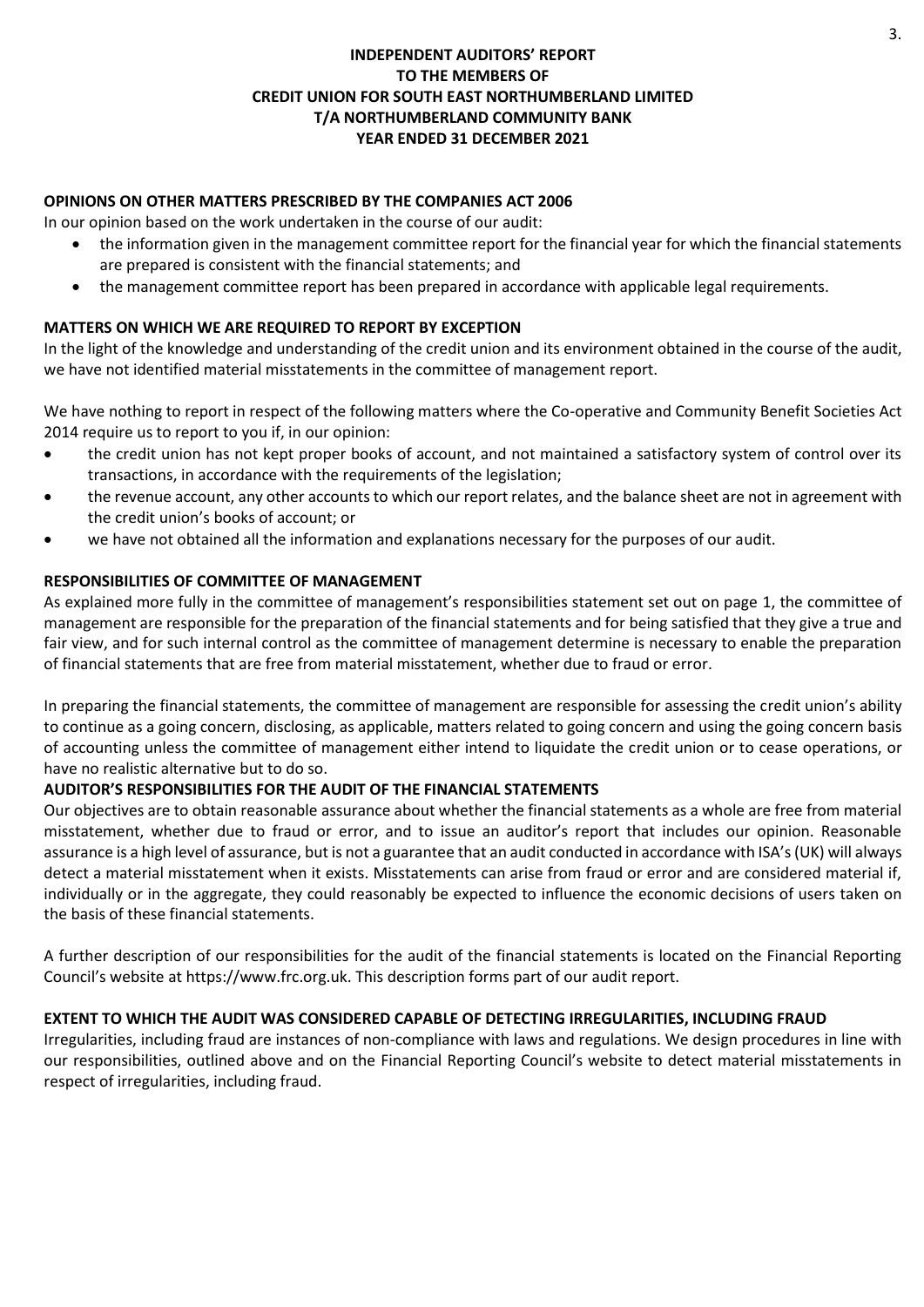## **INDEPENDENT AUDITORS' REPORT TO THE MEMBERS OF CREDIT UNION FOR SOUTH EAST NORTHUMBERLAND LIMITED T/A NORTHUMBERLAND COMMUNITY BANK YEAR ENDED 31 DECEMBER 2021**

We obtain and update our understanding of the entity, its activities, its control environment, and likely future developments, including in relation to the legal and regulatory framework applicable and how the entity is complying with that framework. Based on this understanding, we identify and assess the risks of material misstatement of the financial statements, weather due to fraud or error, design and perform audit procedures responsive to those risks, and obtain audit evidence that is sufficient and appropriate to provide a basis for our opinion. This includes consideration of the risk of acts by the entity that were contrary to applicable laws and regulations, including fraud.

In response to the risk of irregularities and non-compliance with laws and regulations, including fraud, we designed procedures which included:

- Enquiry of management and those charged with governance around actual and potential litigation and claims as well as actual, suspected and alleged fraud;
- Reviewing minutes of meetings of those charged with governance;
- Assessing the extent of compliance with the laws and regulations considered to have a direct material effect on the financial statements or the operations of the credit union through enquiry and inspection;
- Reviewing financial statement disclosures and testing to supporting documentation to assess compliance with applicable laws and regulations;
- Performing audit work over the risk of management bias and override of controls, including testing of journal entries and other adjustments for appropriateness, evaluating the business rationale of significant transactions outside the normal course of business and reviewing accounting estimates for indicators of potential bias.

Because of the inherent limitations of an audit, there is a risk that we will not detect all irregularities, including those leading to a material misstatement in the financial statements or non-compliance with regulation. This risk increases the more that compliance with a law or regulation is removed from the events and transactions reflected in the financial statements, as we will be less likely to become aware of instances of non-compliance. The risk of not detecting a material misstatement resulting from fraud is higher than for one resulting from error, as fraud may involve collusion, forgery, intentional omissions, misrepresentations, or the override of internal control.

### **USE OF OUR REPORT**

This report is made solely to the credit union's members, as a body, in accordance with section 87 of the Co-operative and Community Benefits Societies Act 2014. Our audit work has been undertaken so that we might state to the credit unions' members those matters we are required to state to them in an auditor's report and for no other purpose. To the fullest extent permitted by law, we do not accept or assume responsibility to anyone other than the credit union and the credit union's members as a body, for our audit work, for this report, or for the opinions we have formed.

**Azets Audit Services 32 Brenkley Way Seaton Burn Newcastle upon Tyne NE13 6DS Dated: 16/05/2022**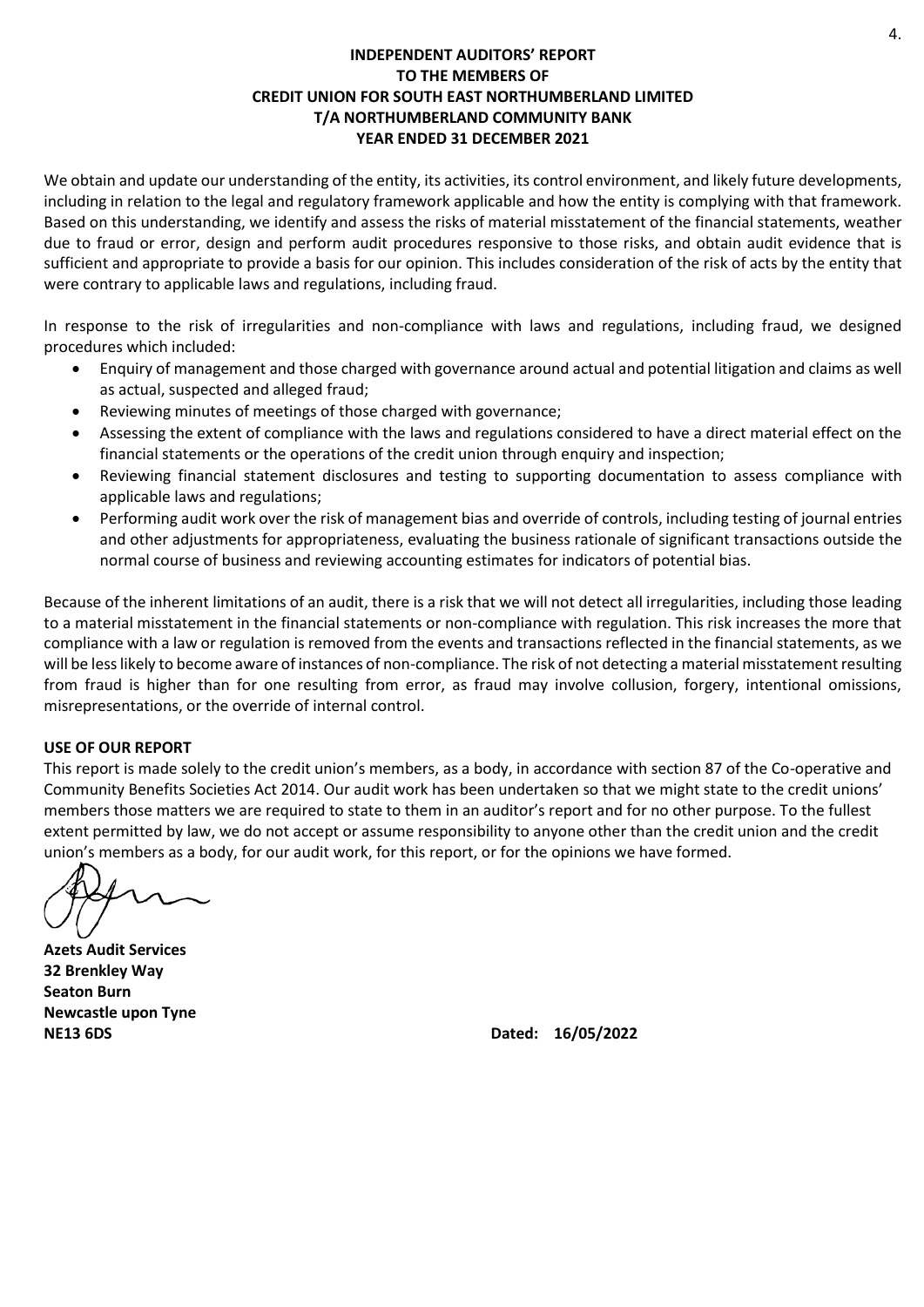## **INCOME AND EXPENDITURE ACCOUNT FOR THE YEAR ENDED 31 DECEMBER 2021**

| <b>INCOME</b>                                 | <b>Notes</b> |        | 2021    |        | 2020      |
|-----------------------------------------------|--------------|--------|---------|--------|-----------|
| <b>Entrance Fees</b>                          |              |        | 935     |        | 1,215     |
| Income from Loans to Members                  |              |        | 120,995 |        | 96,076    |
| <b>Grants Received</b>                        | 9            |        | 37,477  |        | 56,900    |
| Donations and Other Income                    |              |        | 3,740   |        | 2,172     |
| <b>Bad Debts Recovered</b>                    |              |        | 8,901   |        | 5,036     |
| <b>TOTAL INCOME FOR THE YEAR</b>              |              |        | 172,048 |        | 161,399   |
| <b>EXPENDITURE</b>                            |              |        |         |        |           |
| <b>Wages and Salaries</b>                     |              | 68,147 |         | 99,721 |           |
| <b>Rent and Rates</b>                         |              | 2,800  |         | 2,800  |           |
| <b>Repairs and Renewals</b>                   |              | 2,108  |         | 1,555  |           |
| Printing, Stationery and Telephone            |              | 9,165  |         | 5,627  |           |
| Marketing                                     |              | 7,683  |         | 11,167 |           |
| <b>Travel and Conference Expenses</b>         |              | 593    |         | 944    |           |
| Professional Fees and Software Licence        |              | 28,109 |         | 22,475 |           |
| <b>Auditors Remuneration</b>                  |              | 5,160  |         | 5,160  |           |
| <b>Fidelity Bond Insurance</b>                |              | 1,203  |         | 967    |           |
| <b>Bad Debt Provision</b>                     |              | 11,307 |         | 8,896  |           |
| <b>Bad Debts Written Off</b>                  |              | 17,327 |         | 21,119 |           |
| <b>Bank Charges</b>                           |              | 4,425  |         | 4,462  |           |
| <b>NCC Subordinated Loan Interest</b>         |              | 1,305  |         |        |           |
| Other Insurances                              |              | 364    |         | 364    |           |
| Savings and Loan Insurance                    |              | 4,471  |         | 3,616  |           |
| <b>FCA Fees</b>                               |              | 287    |         | 21     |           |
| <b>Trade Association Dues</b>                 |              | 488    |         | 1,170  |           |
| Sundries                                      |              | 3,632  |         | 186    |           |
| <b>TOTAL EXPENDITURE FOR THE YEAR</b>         |              |        | 168,574 |        | 190,250   |
| SURPLUS/(DEFICIT) FOR THE YEAR BEFORE TAX     |              |        | 3,474   |        | (28, 851) |
| <b>TAXATION</b>                               |              |        |         |        |           |
| SURPLUS/(DEFICIT) FOR YEAR AFTER TAX          |              |        | 3,474   |        | (28, 851) |
| Appropriations:                               |              |        |         |        |           |
| To/(From) General Reserve Compulsory Transfer |              |        | 695     |        | (5,770)   |
| To/(From) General Reserve Voluntary Transfer  |              |        | 2,779   |        | (23,081)  |
| To Lloyds Foundation Credit Union Reserve     |              |        |         |        |           |
| To Dividends Proposed                         |              |        |         |        |           |
|                                               |              |        |         |        |           |
| <b>TOTAL APPROPRIATIONS</b>                   |              |        | 3,474   |        | (28, 851) |

Note: There are no recognised gains or losses other than those included on the income and expenditure account. All figures included on the income and expenditure account are from continuing activities.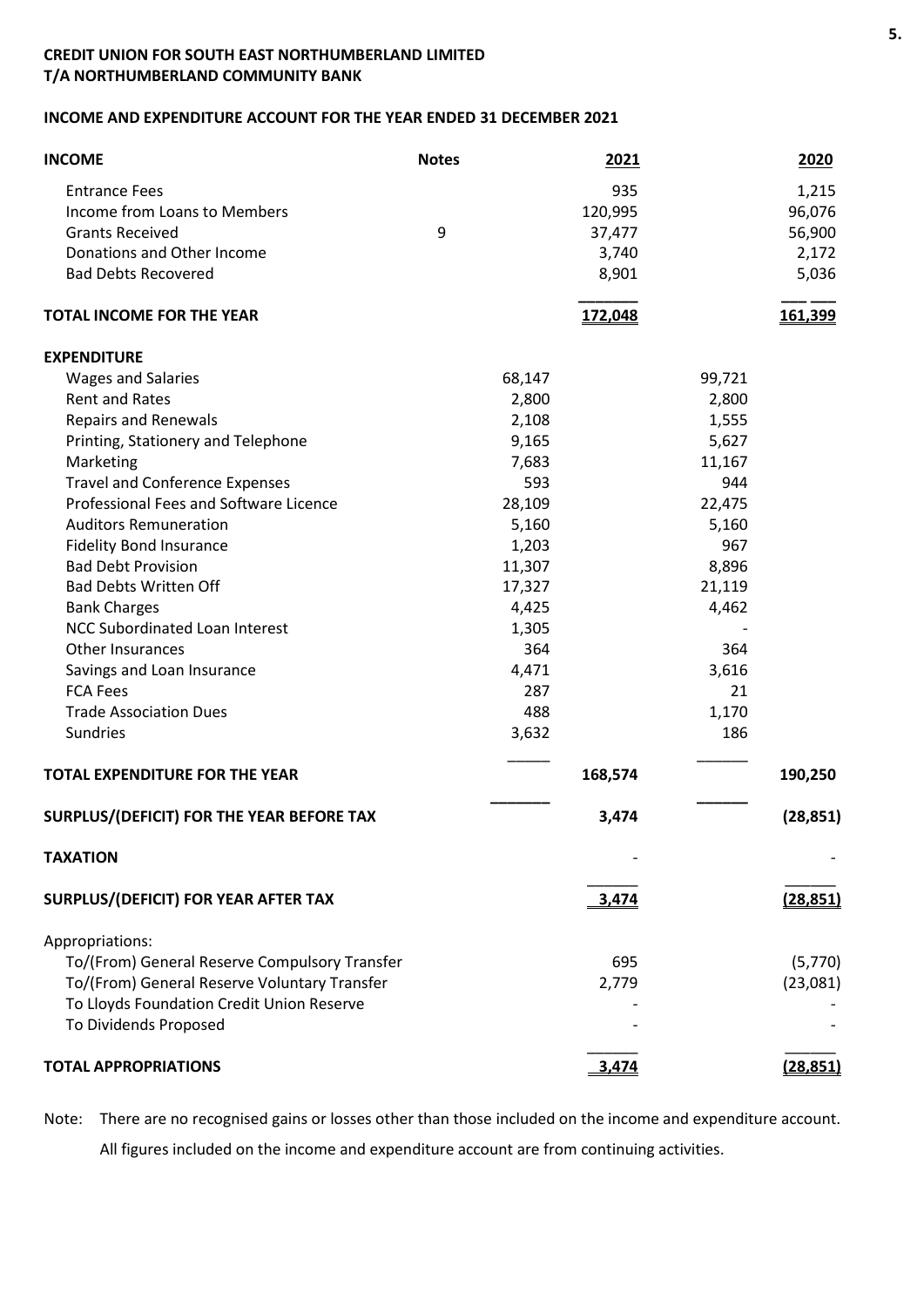## **BALANCE SHEET AS AT 31 DECEMBER 2021**

|                                        | <b>Notes</b>   |           | 2021                   |           | 2020               |
|----------------------------------------|----------------|-----------|------------------------|-----------|--------------------|
| <b>ASSETS</b>                          |                |           |                        |           |                    |
| <b>Fixed Assets</b>                    | 3              |           |                        |           |                    |
| <b>CURRENT ASSETS</b>                  |                |           |                        |           |                    |
| Due From Members for Loans             | $\overline{2}$ | 667,844   |                        | 638,942   |                    |
| Less: Provision for Doubtful Debts     |                | (31, 128) |                        | (19, 821) |                    |
| Prepayments and Other Debtors          |                | 12,165    |                        | 37,700    |                    |
| Cash at Bank                           |                | 415,752   |                        | 260,818   |                    |
| Petty Cash                             |                | 3,575     |                        | 1,472     |                    |
|                                        |                |           | 1,068,208<br>1,068,208 |           | 919,111<br>919,111 |
| <b>LIABILITIES</b>                     |                |           |                        |           |                    |
| <b>Creditors &amp; Accruals</b>        |                | 12,522    |                        | 7,721     |                    |
| Due to Junior Members                  | $\overline{2}$ | 10,827    |                        | 14,752    |                    |
| <b>NCC Debit Card Fund</b>             |                | 12,000    |                        | 12,000    |                    |
| Cell Big Local Fund                    |                | 390       |                        | 3,000     |                    |
| Income in Advance                      |                | 2,246     |                        | 30,000    |                    |
|                                        |                |           | 37,985                 |           | 67,473             |
| <b>NET ASSETS</b>                      |                |           | 1,030,223              |           | 851,638            |
| <b>CREDIT UNION CAPITAL RESERVES</b>   |                |           |                        |           |                    |
| <b>General Reserve</b>                 | 4              |           | 12,079                 |           | 8,605              |
| Lloyds Foundation Credit Union Reserve | 5              |           | 25,000                 |           | 25,000             |
| NCC Subordinate Loan                   |                |           | 45,360                 |           | 50,000             |
| <b>Members Share Balances</b>          | $\overline{2}$ |           | 947,784                |           | 768,033            |
|                                        |                |           | 1,030,223              |           | 851,638            |

We hereby approve and adopt the attached accounts for circulation to our members.

STA Han Welles Student

Chairman Secretary Committee Member Date : 17/05/2022

6.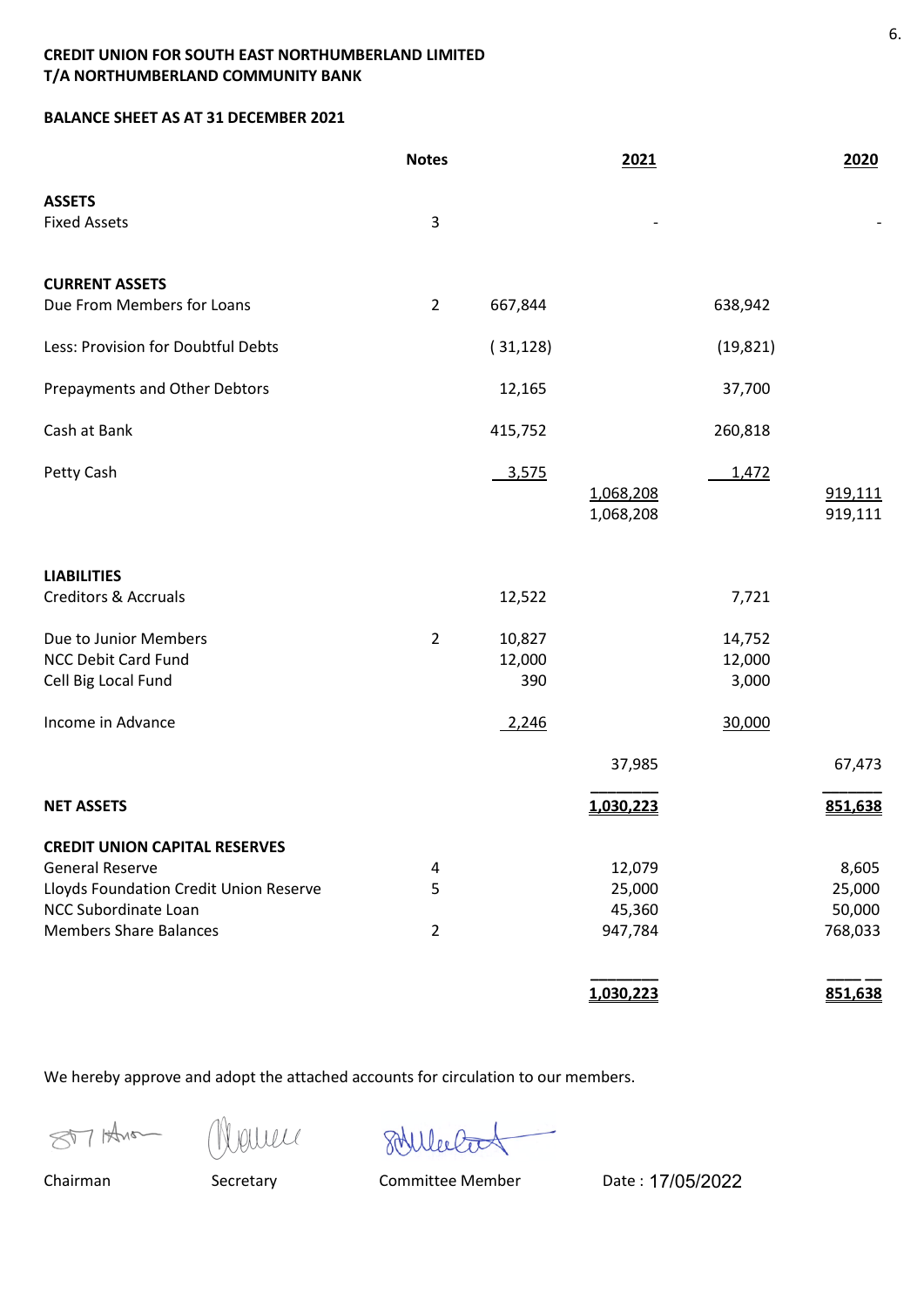#### **1 ACCOUNTING POLICIES**

#### a. Accounting Convention

The Credit Union is registered under the Co-operative and Community Benefit Societies Act 2014. The Financial Statements have been prepared under the historic cost convention in accordance with the Cooperative and Community Benefit Societies Act 2014 and the Credit Union Act 1979.

#### b. Depreciation

Fixed assets are stated at cost. Depreciation of fixed assets is charged by equal instalments commencing in the year of acquisition at rates estimated to write off their cost less any residual value over their expected useful lives as follows:-

| Office Furniture and Fittings, Software | 5 years |
|-----------------------------------------|---------|
| Computers                               | 3 years |

#### c. Income

Income is itemised on the Income and Expenditure account on page 5 and accounted for on an accruals basis.

d. Interest

Interest receivable is accounted for on the basis of amounts receivable or payable in the year covering these accounts.

e. Bad Debt Provision

Bad debt provisions from loans are set aside to ensure at least the minimum requirements of the FCA are met.

#### f. Juvenile Shares

Juvenile transactions are included within the accounts unless specifically shown otherwise.

#### g. Grants Receivable

Grants towards revenue expenditure are released to the profit and loss account as the related expenditure is incurred. The balance of grants not spent is deferred to a subsequent period.

h. Taxation

Corporation tax is not chargeable on the Credit Union's ordinary surplus. Liability to corporation tax is on investment income only.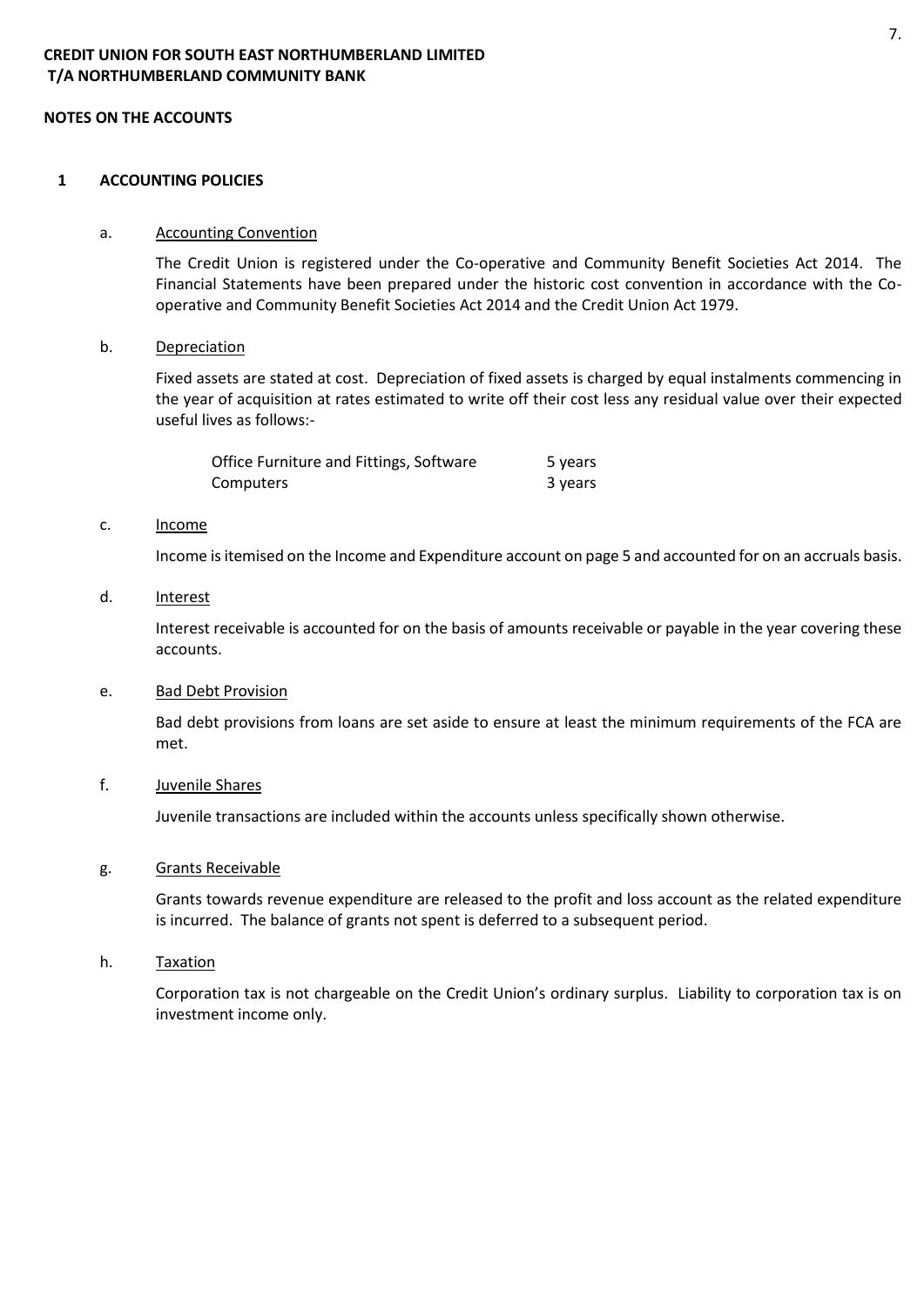# **NOTES ON THE ACCOUNTS (cont)**

# **2 SUMMARY OF MEMBERS SHARES (including Juniors) AND LOAN ACCOUNTS**

|   |                                               | <b>SHARES</b>           |            | <b>LOANS</b>     |              |
|---|-----------------------------------------------|-------------------------|------------|------------------|--------------|
|   |                                               | 2021                    | 2020       | 2021             | 2020         |
|   | Balances brought forward from last year       | 782,785                 | 648,041    | 638,942          | 519,698      |
|   | Shares saved                                  | 1,514,895               | 1,017,778  |                  |              |
|   | Dividends paid                                |                         |            |                  |              |
|   | Shares withdrawn                              | (1,339,069)             | (883, 034) |                  |              |
|   | Loans repaid                                  |                         |            | (828, 312)       | (640, 224)   |
|   | Loans granted                                 |                         |            | 753,546          | 684,509      |
|   | Interest charged - members loans              |                         |            | 120,995          | 96,078       |
|   | Loans written off                             |                         |            | (17, 327)        | (21, 119)    |
|   | Balances carried forward to next year         | 958,611                 | 782,785    | 667,844          | 638,942      |
| 3 | <b>TANGIBLE FIXED ASSETS</b>                  |                         |            |                  |              |
|   |                                               | <b>Computer &amp;</b>   |            | <b>Office</b>    |              |
|   | <b>COST</b>                                   | <b>Office Equipment</b> | Software   | <b>Furniture</b> | <b>Total</b> |
|   | Cost at 1 January 2021                        | 7,897                   | 6,338      | 9,299            | 23,534       |
|   | Additions during year                         |                         |            |                  |              |
|   | Cost at 31 December 2021                      | 7,897                   | 6,338      | 9,299            | 23,534       |
|   | <b>DEPRECIATION</b>                           |                         |            |                  |              |
|   | Depreciation at 1 January 2021                | 7,897                   | 6,338      | 9,299            | 23,534       |
|   | Charged in these accounts                     |                         |            |                  |              |
|   | Depreciation at 31 December 2021              | 7,897                   | 6,338      | 9,299            | 23,534       |
|   | VALUE AT 31 DECEMBER 2021                     |                         |            |                  |              |
|   | VALUE AT 31 DECEMBER 2020                     |                         |            |                  |              |
| 4 | <b>GENERAL RESERVE</b>                        |                         | 2021       |                  | 2020         |
|   | As at 1 January                               |                         | 8,605      |                  | 37,456       |
|   | Compulsory transfer                           |                         | 695        |                  | (5,770)      |
|   | Voluntary transfer                            |                         | 2,779      |                  | (23,081)     |
|   | As at 31 December                             |                         | 12,079     |                  | 8,605        |
| 5 | <b>LLOYDS FOUNDATION CREDIT UNION RESERVE</b> |                         | 2021       |                  | 2020         |
|   | Transfer - 2018                               |                         | 25,000     |                  | 25,000       |
| 6 | <b>NUMBER OF MEMBERS (including Juniors)</b>  |                         | 2021       |                  | 2020         |
|   | Number at beginning of year                   |                         | 2,848      |                  | 2,033        |
|   | Joined during year                            |                         | 981        |                  | 967          |
|   | Dormant accounts closed                       |                         |            |                  |              |
|   | Lapsed during year                            |                         | $-308)$    |                  | 152)         |
|   | Number at end of year                         |                         | 3,521      |                  | 2,848        |